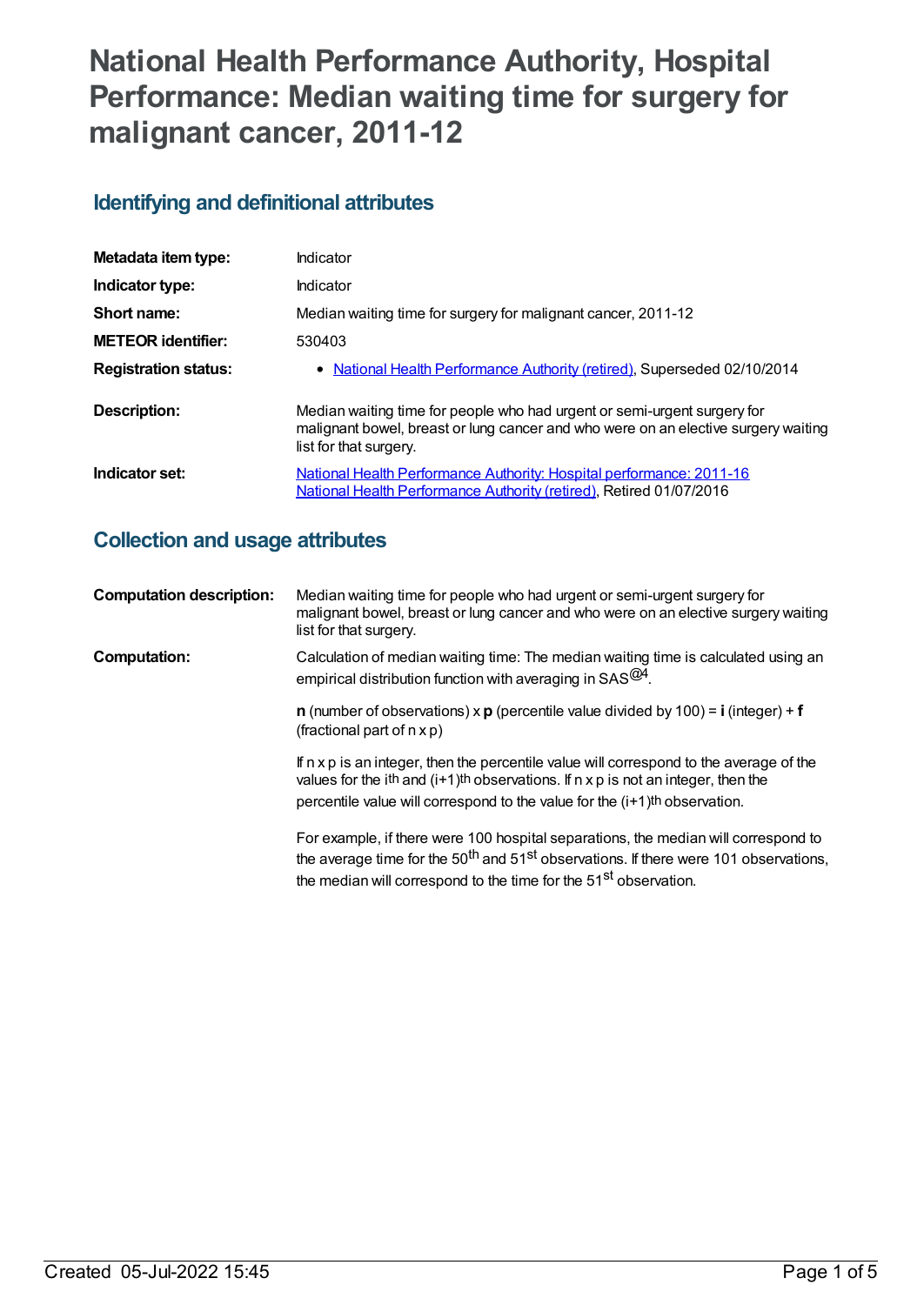**Numerator:** Median waiting times are calculated using hospital separations with:

- ICD-10-AM (7th edn) principle diagnosis codes
	- **Bowel cancer** C18, C19 and C20
	- **Breast cancer** C50
	- **Lung cancer** C34
- ACHI (7th edn) procedure codes:
	- **Bowel cancer**: 3200000 3200001 3200300 3200301 3200400 3200401 3200500 3200501 3200600 3200601 3200900 3201200 3201500 3202400 3202500 3202600 3202800 3203000 3203900 3204700 3205100 3205101 3206000 3209900 3211200 9220800
	- **Breast cancer:** 3030000 3033200 3033500 3033600 3150000 3151500 3151800 3151801 3152400 3152401
	- **Lung cancer:** 3843800 3843801 3843802 3844000 3844001 3844100 3844101 9016900
- Elective surgery waiting list episode- clinical urgency code:
	- 1. Admission within 30 days desirable for a condition that has the potential to deteriorate quickly to the point that it may become and emergency
	- 2. Admission within 90 days desirable for a condition causing some pain, dysfunction or disability but which is not likely to deteriorate quickly or become an emergency
- Elective surgery waiting list episode—reason for removal from a waiting list:
	- 1. Admitted as an elective patient for awaited procedure by or on behalf of this hospital or the state/territory
	- 2. Admitted as emergency patient for awaited procedure by or on behalf of this hospital or the state/territory

Calculations exclude people who were on an elective surgery waiting list but were transferred to another hospital's elective surgery waiting list, were treated elsewhere but not on behalf of the hospital, were not contactable, died prior to receiving their surgery or declined surgery.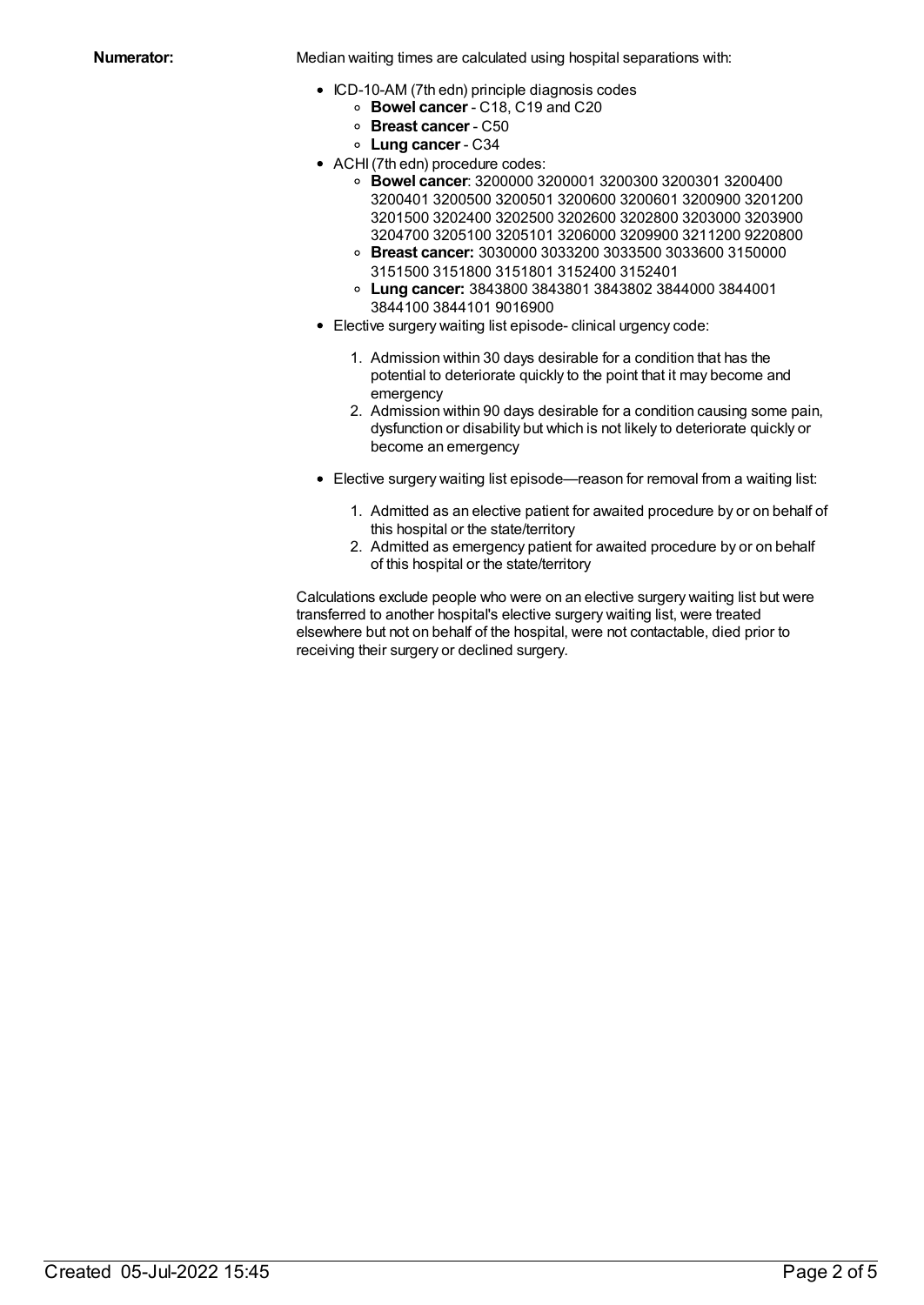Elective surgery waiting list [episode—clinical](https://meteor.aihw.gov.au/content/270008) urgency, code N

**Data Source**

National Elective Surgery Waiting Times Data [Collection](https://meteor.aihw.gov.au/content/395071)

**NMDS / DSS**

Elective surgery waiting times [\(removals](https://meteor.aihw.gov.au/content/470097) data) DSS 1 January 2012-30 June 2012

### **Data Element / Data Set**

Episode of [care—principal](https://meteor.aihw.gov.au/content/391326) diagnosis, code (ICD-10-AM 7th edn) ANN{.N[N]}

**Data Source**

National Hospital Morbidity [Database](https://meteor.aihw.gov.au/content/394352) (NHMD)

**NMDS / DSS**

[Admitted](https://meteor.aihw.gov.au/content/426861) patient care NMDS 2011-12

#### **Data Element / Data Set**

Episode of admitted patient [care—procedure,](https://meteor.aihw.gov.au/content/391349) code (ACHI 7th edn) NNNNN-NN

**Data Source**

National Hospital Morbidity [Database](https://meteor.aihw.gov.au/content/394352) (NHMD)

**NMDS / DSS**

[Admitted](https://meteor.aihw.gov.au/content/426861) patient care NMDS 2011-12

#### **Data Element / Data Set**

Elective surgery waiting list [episode—reason](https://meteor.aihw.gov.au/content/471735) for removal from a waiting list, code N

**Data Source**

National Elective Surgery Waiting Times Data [Collection](https://meteor.aihw.gov.au/content/395071)

**NMDS / DSS**

Elective surgery waiting times [\(removals](https://meteor.aihw.gov.au/content/470097) data) DSS 1 January 2012-30 June 2012

#### **Data Element / Data Set**

Elective surgery waiting list [episode—waiting](https://meteor.aihw.gov.au/content/471744) time (at removal), total days N[NNN]

#### **Data Source**

National Elective Surgery Waiting Times Data [Collection](https://meteor.aihw.gov.au/content/395071)

#### **NMDS / DSS**

Elective surgery waiting times [\(removals](https://meteor.aihw.gov.au/content/470097) data) DSS 1 January 2012-30 June 2012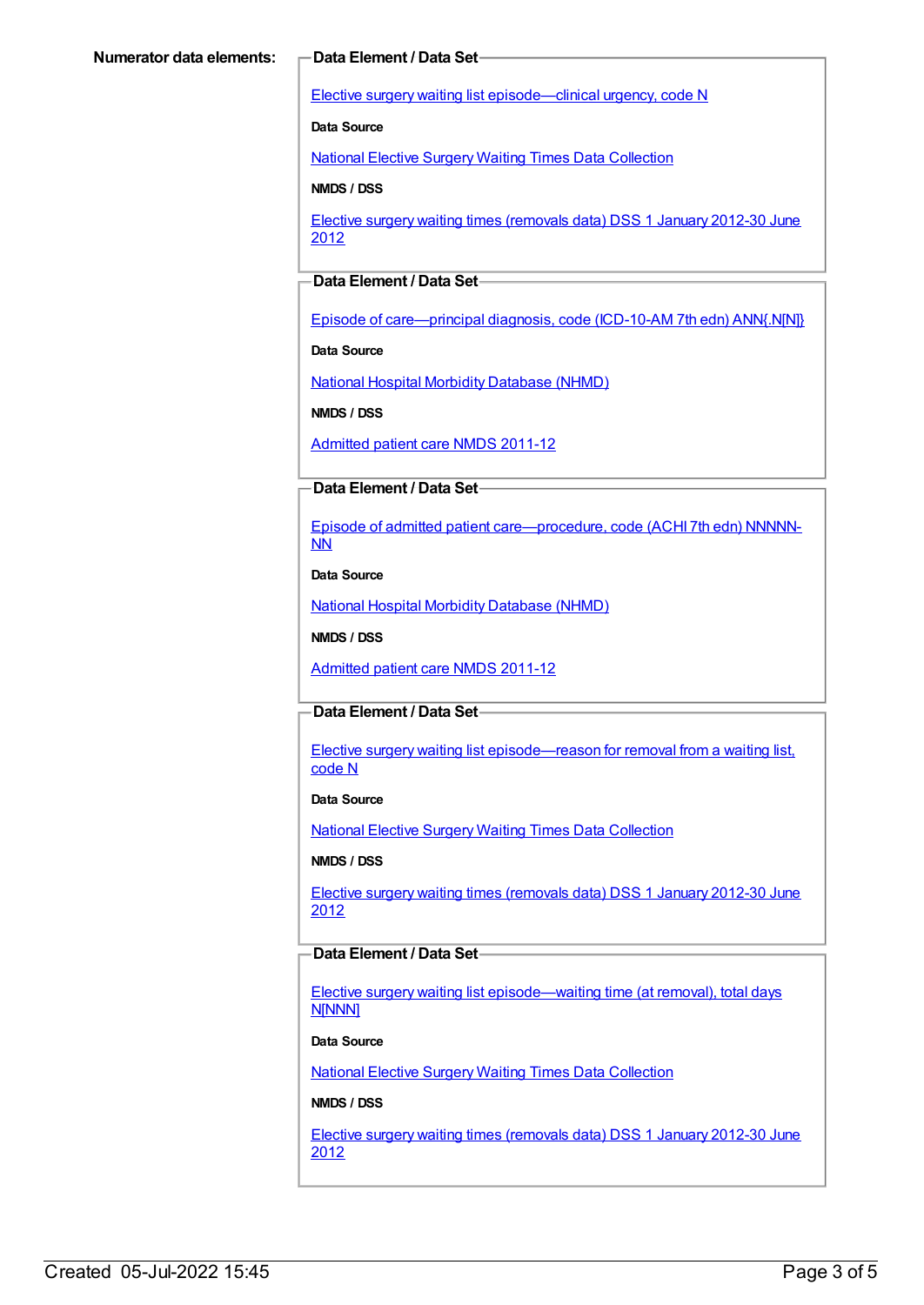| <b>Disaggregation data</b><br>elements: | Data Element / Data Set-                                                                                                                                           |
|-----------------------------------------|--------------------------------------------------------------------------------------------------------------------------------------------------------------------|
|                                         | Establishment-organisation identifier (Australian), NNX[X]NNNNN                                                                                                    |
|                                         | <b>Data Source</b>                                                                                                                                                 |
|                                         | <b>National Elective Surgery Waiting Times Data Collection</b>                                                                                                     |
|                                         | NMDS / DSS                                                                                                                                                         |
|                                         | Elective surgery waiting times (removals data) DSS 1 January 2012-30 June<br>2012                                                                                  |
|                                         | Data Element / Data Set-                                                                                                                                           |
|                                         | Episode of care—principal diagnosis, code (ICD-10-AM 7th edn) ANN{.N[N]}                                                                                           |
|                                         | <b>Data Source</b>                                                                                                                                                 |
|                                         | <b>National Hospital Morbidity Database (NHMD)</b>                                                                                                                 |
|                                         | NMDS / DSS                                                                                                                                                         |
|                                         | <b>Admitted patient care NMDS 2011-12</b>                                                                                                                          |
| Comments:                               | Median waiting times are reported for hospitals with 10 or more separations in the<br>cohort.                                                                      |
|                                         | Values are rounded down to the nearest whole number.                                                                                                               |
|                                         | The waiting times are those experienced by people who have received their<br>surgery and are not the waiting times for those patients who are waiting for surgery. |

For this indicator malignant refers to those cancers that have the ability to progress to more serious disease and spread to surrounding tissue or other organs, if left untreated.

## **Representational attributes**

| Median                  |
|-------------------------|
| Integer                 |
| Time (e.g. days, hours) |
| NN                      |
|                         |

## **Indicator conceptual framework**

| <b>Framework and</b> | <b>PAF-Effectiveness of access</b> |
|----------------------|------------------------------------|
| dimensions:          |                                    |
|                      | <b>PAF-Equity of access</b>        |

## **Data source attributes**